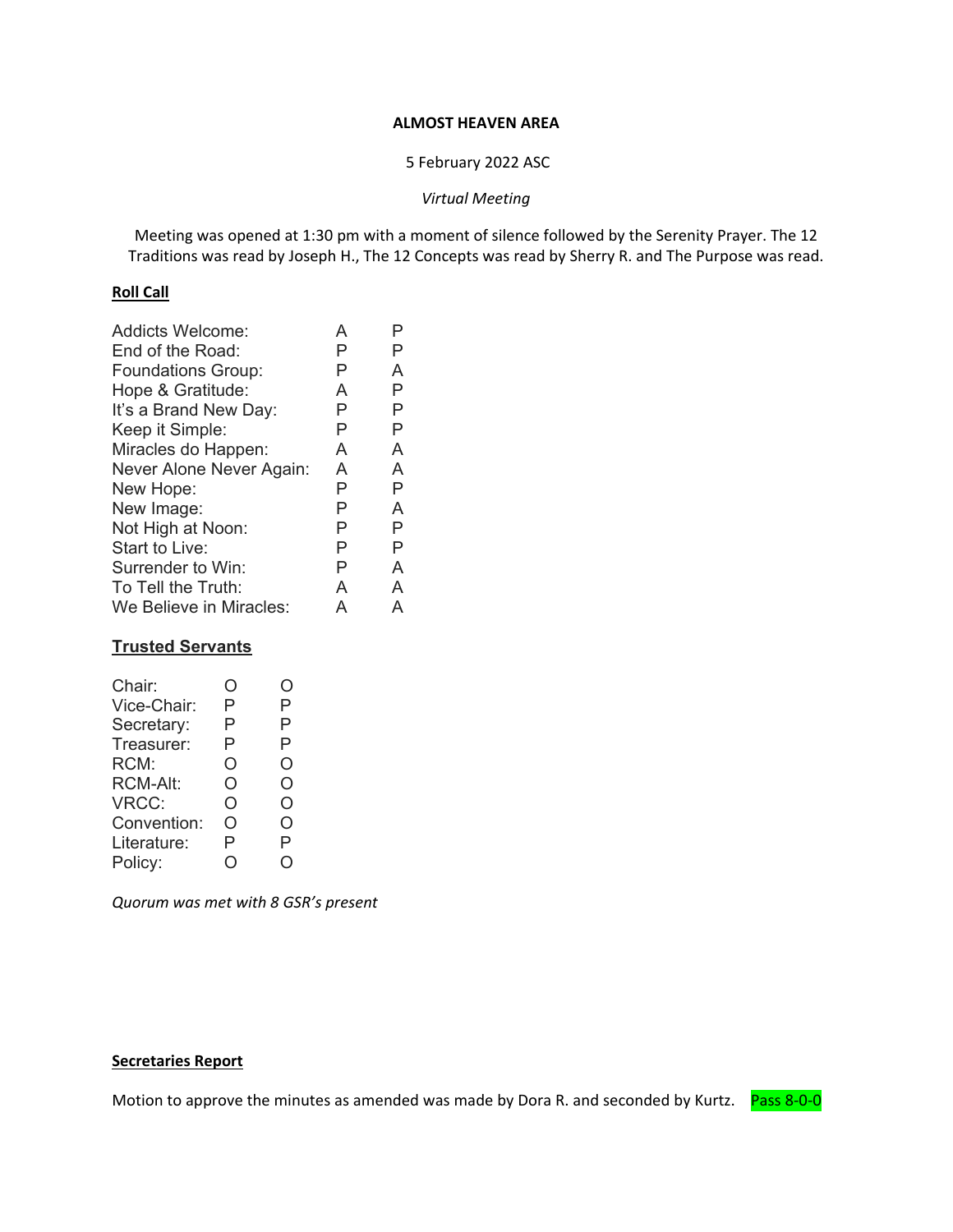ILS,

Secretary Area

#### **Vice Chairs Report**

The report that was sent to me by the vice chair was not the report that was given at ASC. Therefore according to policy it will not be redacted in the minutes.

#### **Home Group Reports**

#### Home Group: **Addicts Welcome**

GSR Representative: Shawn C. Date and Time of Meeting: Mondays @ 7:30 pm Average Number of attendees: 10 Number of Home Group members in attendance: 5 Total number of Newcomers: 0 Does your home group have any needs or concerns or problems at this time? No Upcoming Home Group Events: Jenn D. celebrates 34 years on 2/14/22 Are there any home group positions vacant? No Group Donation: \$22.60

### Home Group: **End of the Road**

GSR Representative: Cedric W. Date and Time of Meeting: Tuesdays 7pm to 815pm, Sundays 3pm to 430pm Average Number of attendees: 15-18 Number of Home Group members in attendance: 5 Total number of Newcomers: 6 Does your home group have any needs or concerns or problems at this time? Yes. We need support. Upcoming Home Group Events: Cedric W. celebrates 16 years on 2/13/22. Are there any home group positions vacant? GSR Alt Group Donation: \$80

### Home Group: **Hope & Gratitude**

GSR Representative: David W. Date and Time of Meeting: Mondays and Fridays @ 7pm- 8:15pm literature meeting Average Number of attendees: 25 Number of Home Group members in attendance: 8 Total number of Newcomers: 5 Does your home group have any needs or concerns or problems at this time? In response

to the Vice Chairs questions based on the minutes from January Area. This is an anonymous program, what individual people do outside of the meeting is their choice as long as it does not break traditions. We believe that as a homegroup in this Areas, H&I and PR has done a good job of reaching out to addicts. We suggest that the Vice Chair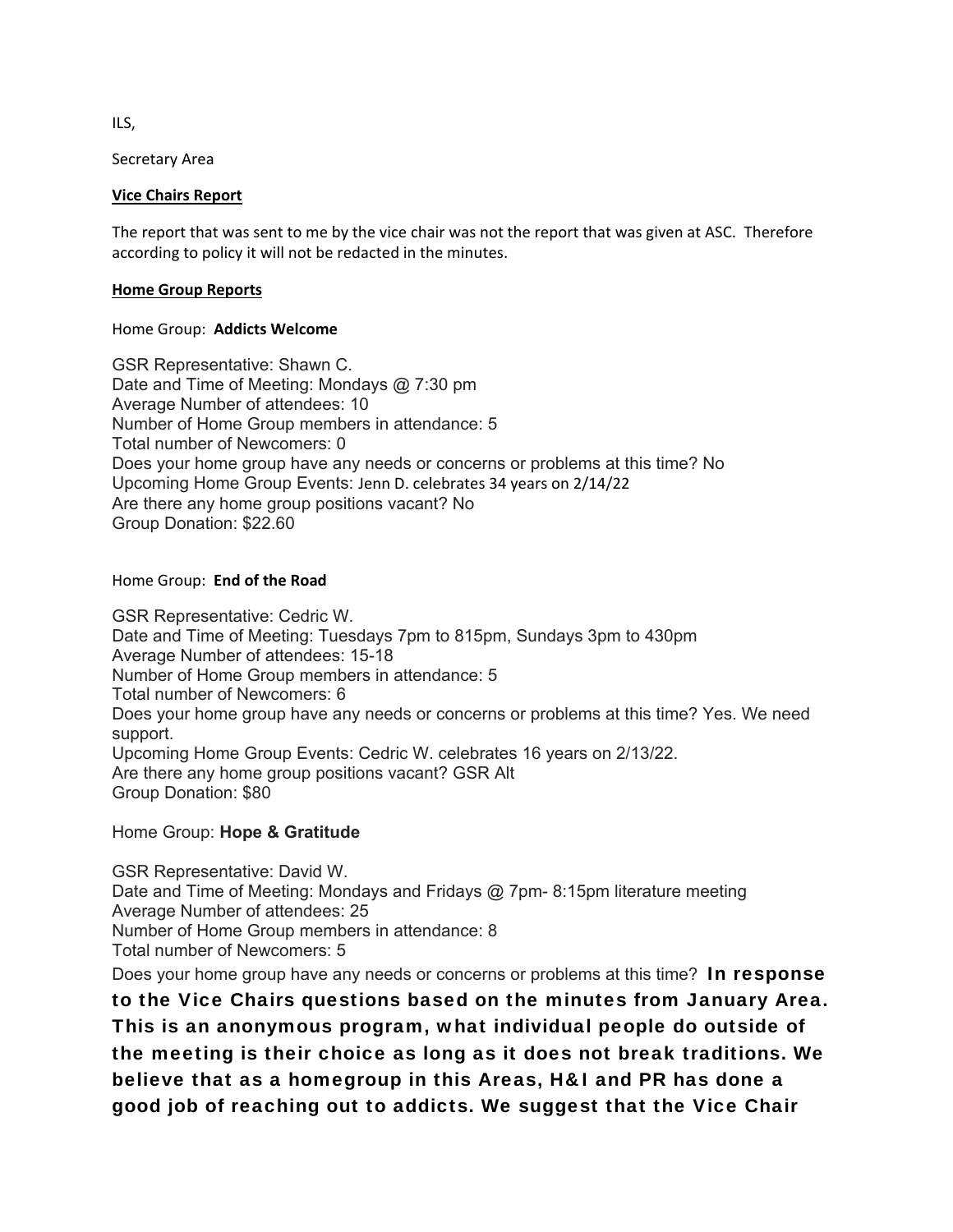# look at tradition 4 and if you have any questions, please come to our next group conscious the Friday before any Area meet.

Upcoming Home Group Events: None Are there any home group positions vacant? GSR Alt Group Donation: \$44.35

#### Home Group: **It's a Brand New Day**

GSR Representative: Sherry R. Date and Time of Meeting: Wednesday @ 7:30pm-8:30pm Average Number of attendees: 13 Number of Home Group members in attendance: 9 Total number of Newcomers: 3 Does your home group have any needs or concerns or problems at this time? No Upcoming Home Group Events: Corbin L. celebrates 1 year on 3/16/22 Are there any home group positions vacant? No Group Donation: \$30

#### Home Group: **Keep it Simple**

GSR Representative: Anthony K. Date and Time of Meeting: Wednesdays @ 7:30pm-8:30pm Average Number of attendees: 27 Number of Home Group members in attendance: 6 Total number of Newcomers: 11 Does your home group have any needs or concerns or problems at this time? No Upcoming Home Group Events: Monique W. celebrates 3 years on 3/30/22 Are there any home group positions vacant? No Group Donation: \$0

Home Group: **New hope** 

GSR Representative: Dora R. Date and Time of Meeting: Tuesdays @ 7pm (hybrid meeting) Average Number of attendees: 4-6 (virtually) 4 (face to face) Number of Home Group members in attendance: 5 Total number of Newcomers: 0 Does your home group have any needs or concerns or problems at this time? No. Upcoming Home Group Events: None Are there any home group positions vacant? No Group Donation: \$10

Home group: **Not High at Noon**

*No report sent.*

Home group: **Start to Live**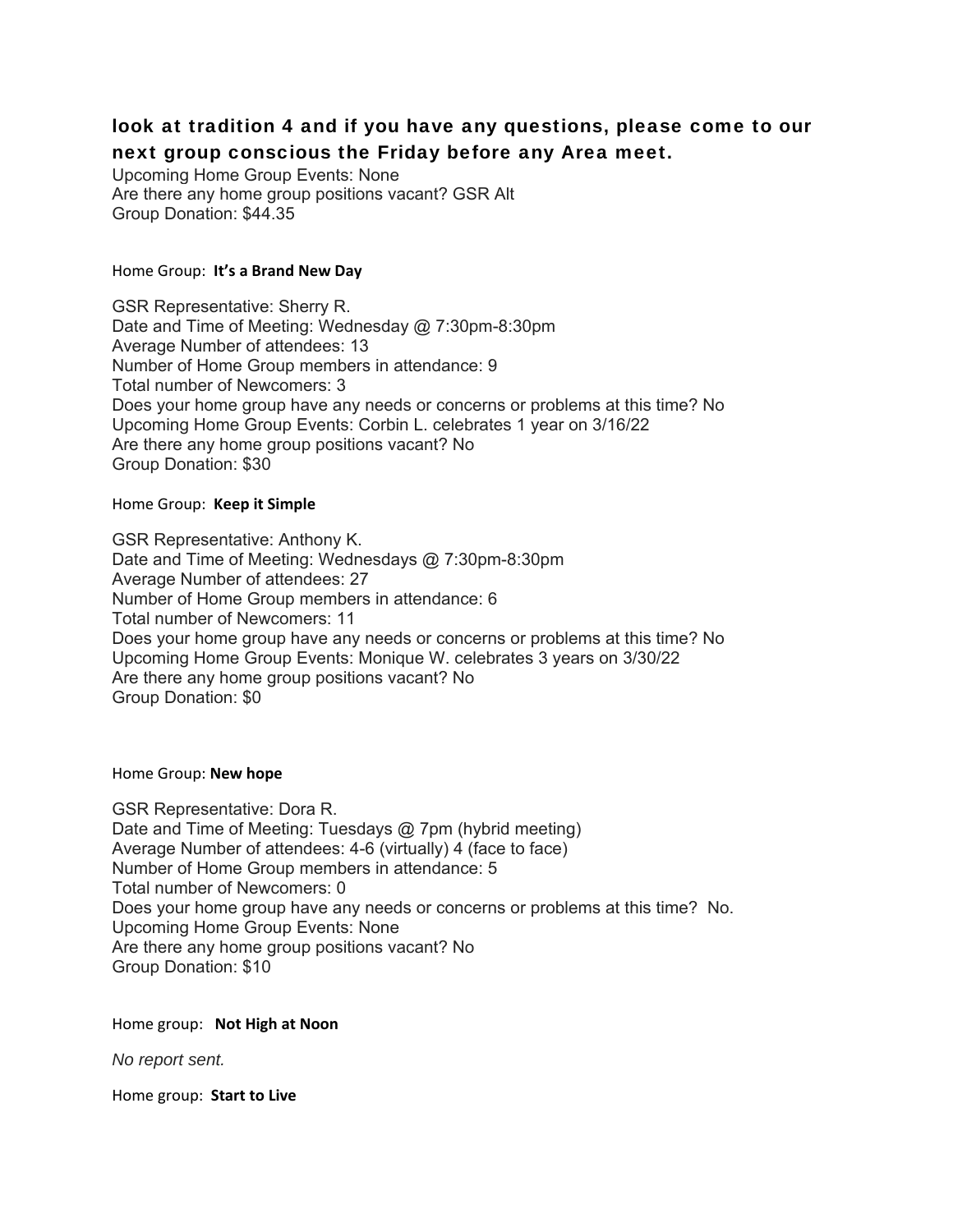GSR Representative: Kurtz Date and Time of Meeting: Fridays 8:15-9:15 (Currently a hybrid) Average Number of attendees: 6 Number of Home Group members in attendance: 6 Total number of Newcomers: 0 Does your home group have any needs or concerns or problems at this time? No. Upcoming Home Group Events: None Are there any home group positions vacant? No Group Donation: \$10

#### **Meetings Not In Attendance for Previous 2 Months:**

Miracles Do Happen (still meeting), Never Alone Never Again (still meeting), To Tell the Truth (still meeting) and We Believe in Miracles (still meeting)

#### **VRCC Report**

The 39th AVCNA regional convention was a success with over 400 attendees. Passed the baton on to the 40th.

ILS,

Vice Chair of Host committee

#### **Literature Report**

For February 5th, 2022:

| Beginning Balance      | \$784.84  |
|------------------------|-----------|
| Literature Deposit     | \$85.79   |
| <b>Balance</b>         | \$ 870.63 |
| Literature Ordered     | \$ 0      |
| <b>Current Balance</b> | \$ 870.63 |

In Loving Service Ronnie W.

#### **LSU Report**

Almost Heaven Area Local Service Unit was held on 1/17/22: Traci G., Dave W., Sherry V. present Dave W. gave PR & Special Events reports. H&I Mountaineer was meeting but has now cancelled people coming from the outside. I have created 3 fillable forms to post on the website, when I am granted access.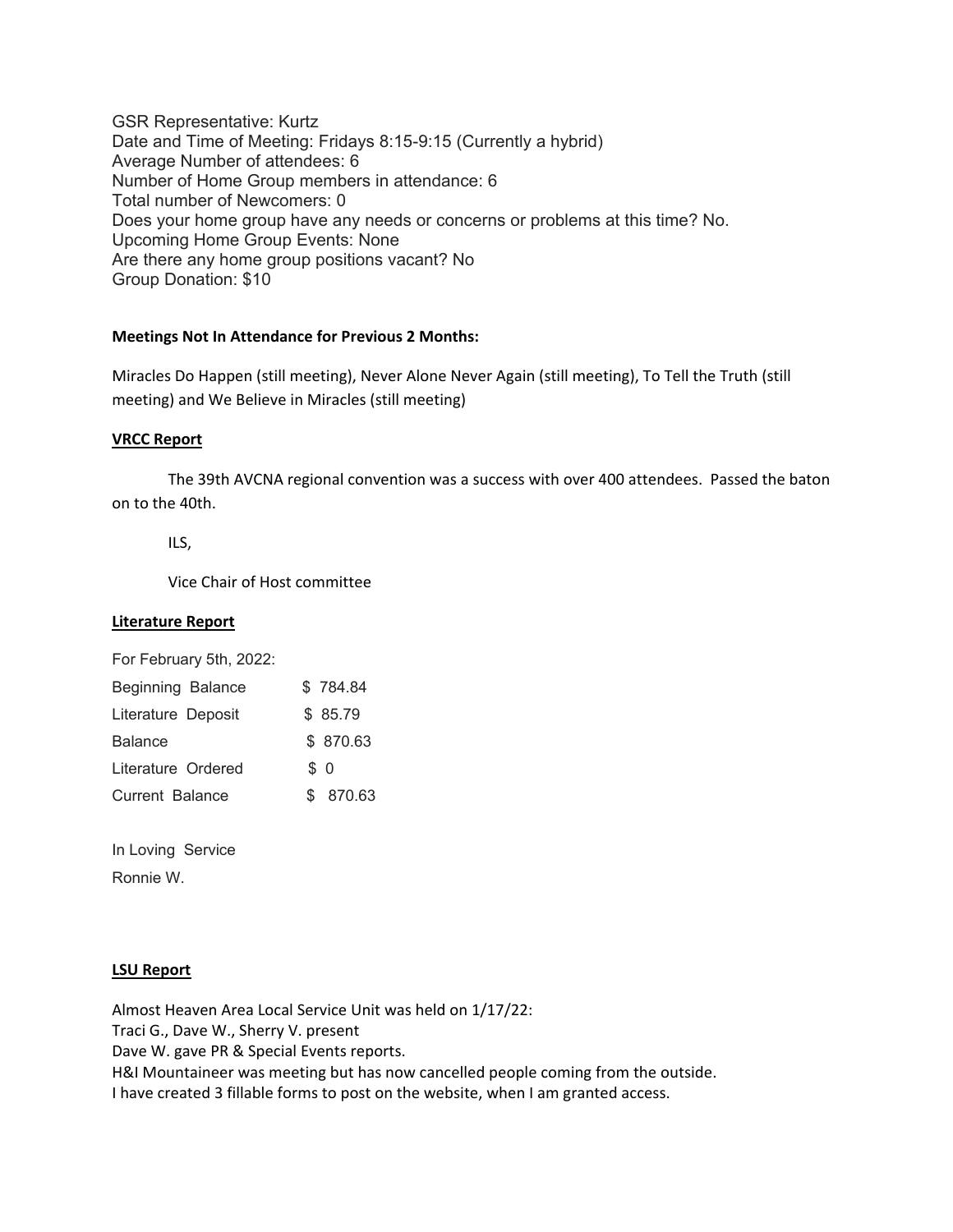Motionform.pdf GSR\_ReportDRAFT.PDF Subcommitteereportdraft.pdf 

# **Agenda/Report from January 17, 2022 PR Task group & Special Events February 2022 ASC Revised**

# **Update of Tasks:**

We met on January 17, 2022 and will continue to meet on the 3<sup>rd</sup> Monday of the month at 6:00 pm. Please visit our website  $\omega$  https://almostheavenareana.org: there are many resources there and a link to the PR Task Group zoom. Please also send meeting updates to ahanapr@outlook.com.

We had no events to attend in the community this past month, December.

We are working with a student from Western Governors University that is looking at how the pandemic impacted recovery resources. We see this as an opportunity to collaborate with a University to allow potential members to know where meetings are and how to access them during the pandemic and in the future.

We are hoping that as the number of covid cases go down there will be more opportunities to do outreach. If you know of events, health fairs or other events that we may be able to attend, please let us know. Potential members can't find us if they don't know we exist or where we are.

Our next meeting will be February 21, 2022  $\omega$  6:00 pm 549 West Queen Street, Back of Church, 2nd Parking lot in the basement Please help carry our message into the community so that no addict seeking recovery need die!

ILS Almost Heaven Area Public Relations Task Group Narcotics Anonymous

ILS, Traci G. Vice‐Chair Almost Heaven Area

#### **Policy Report**

Policy Report for January 8 – February 5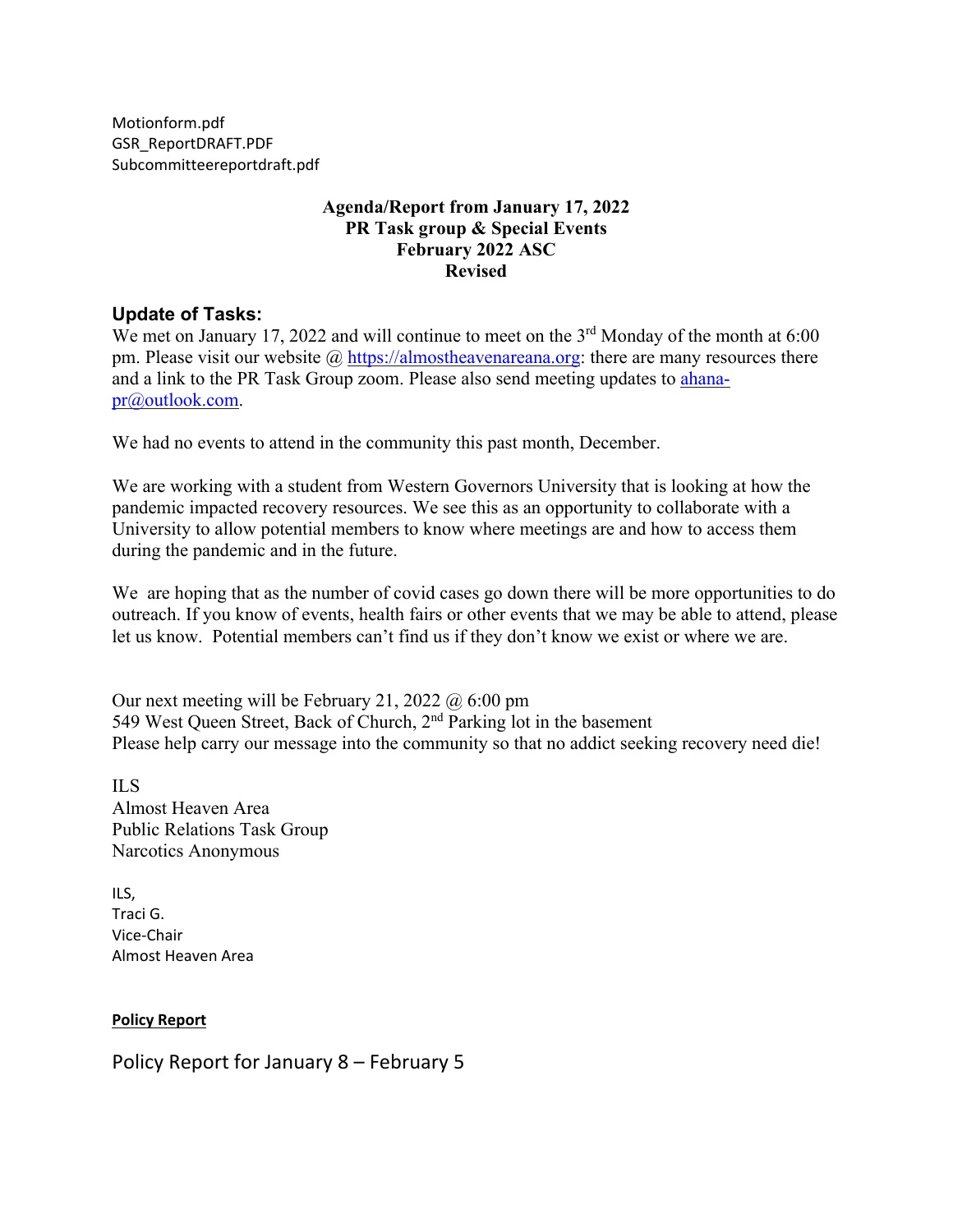The policy subcommittee did not meet last month because there were no tasks to complete. We will meet next month if something is presented at Area.

ILS ‐ Kurtz

#### **Old Business**

#### **Area:**

Sherry V. suggested checking in with groups on possibly having the ASC meeting face to face.

Ron S. brought up the fact that Admin should have a vote on ASC meeting face to face since it will be involving them as well. **GSRs agreed 8-0** 

Motion by Jenn D. to approve the budget for 2022. Seconded by Sherry V.

Intent‐ to be able to pay upcoming bills for the area. **PASSED** 8‐1‐0

#### **New Business**

#### **Area:**

1. Motion Maker: New Hope Group Seconded by: Kurtz

Motion: Clarify Existing Policy

Motion: That the Chair or Vice Chair acting as chair cannot make motions.

Intent: To clarify existing policy for Vice Chair under

QUALIFICATIONS, DUTIES AND RESPONSIBILITIES FOR SERVICE POSITIONS

d. Is fair and impartial. e. Refrains from discussing or expressing a personal opinion of a motion when presiding.

2. Motion Maker: Traci G. Seconded by: Cedric W.

Motion: Cancel Almost Heaven Area Inmotion account.

Intent: The area is currently paying \$299.76 for duplicate services. Both Inmotion and Godaddy offer the same services. It is redundant to pay for both accounts. The Inmotion account may have been necessary when the area initially created the website, but all we need is hosting now. I would recommend we cancel Inmotion and request a refund.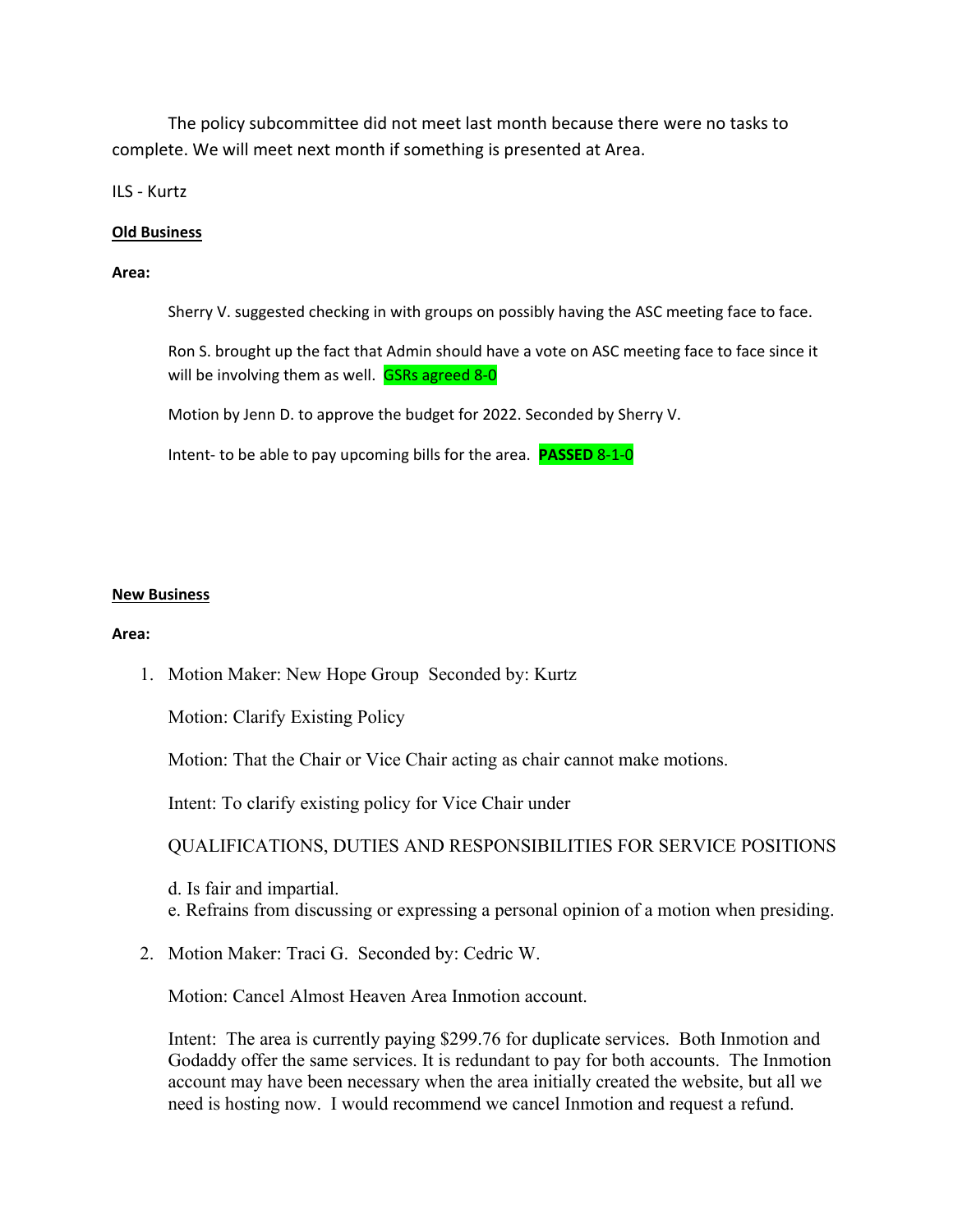\*(There was quorum when the motion was seconded. However during the discussion we lost the quorum so it could not be voted on.)

### **Trusted Servant Elections and Nominations**

#### **Area:**

Chair: Open (Thaddeus M. removed his name from the nomination) Secretary: Open for nominations RCM: Open RCM Alt: Open Policy Chair: Open (Kurtz reporting) VRCC: Open Convention Chair: Open (Thaddeus M. nominated)

Qualifications for Thaddeus M.: -Chair of Area Vice Chair -Chair of Several sub committees -Area Convention Chair & Vice Chair - Several sub- committee Chairs -Regional Convention Vice Chair -Several sub - committee Chairs -Vice Treasurer

#### **Region:**

Treasurer: Open (Brain C. Pro‐Tem) Vice Treasurer: Open (open since 173rd) Speaker Jam: Open

#### **Announcements**

- ★ 2/13: Cedric W. celebrates 16 years @ End of the Road
- ★ 2/14: Jenn D. celebrates 34 years @ Addicts Welcome
- ★ 2:20: CAT & CAR Workshop 2022 @ 2pm-4pm on zoom Zoom ID: 825 4538 1039
- ★ 2/21: AHA Public Relations Task Group meets @ 6:00 pm (in person) Otterbein Methodist Church, back of the Church, 2nd parking lot in the basement
- ★ 2/26: Barbara C. celebrates 32 years @ Not High at Noon
- ★ 2/28: AHA LSU Subcommittee meets @ 6pm Zoom ID: 849 2497 8455
- ★ 3/6: Nate M. celebrates 3 years @ Foundations
- ★ 3/16: Corbin L. celebrates 1 year @ It's A Brand New Day